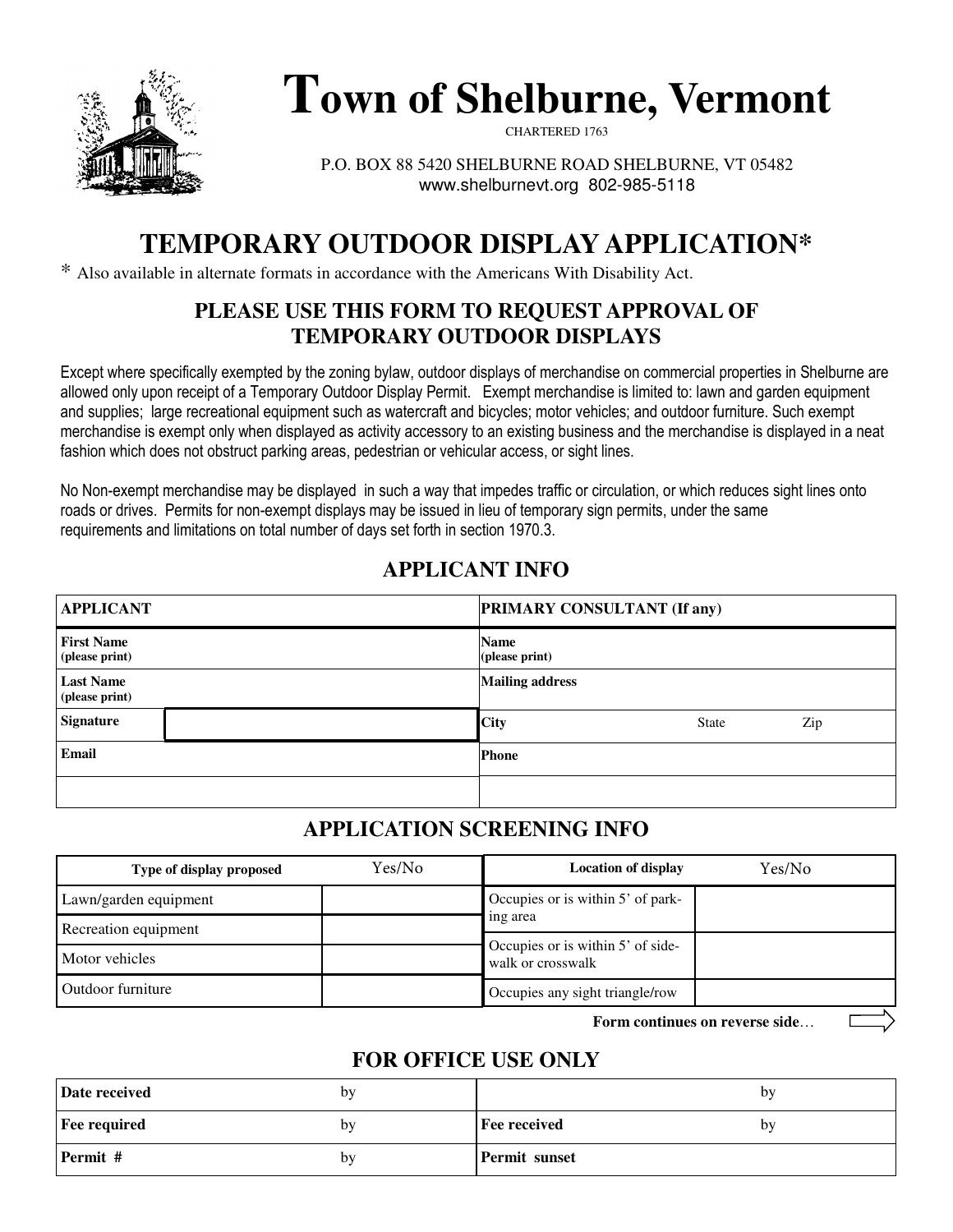## **TEMPORARY OUTDOOR DISPLAY APPLICATION**

#### **PROJECT INFO**

| Date applicant proposes outdoor | Total # of days applicant    |
|---------------------------------|------------------------------|
| display authorized under this   | proposes merchandise will be |
| permit will begin.              | displayed.                   |
| Date applicant proposes outdoor | Maximum # of consecutive     |
| display authorized under this   | days merchandise will be     |
| permit will end.                | displayed.                   |
| Date of most recent temporary   | Nature of merchandise to be. |
| sign permit issued for property | displayed                    |

## **CONFORMANCE WITH CRITERIA**

Applications for temporary outdoor displays must meet criteria contained in the zoning bylaw. The review process will tend to function more smoothly when you provide thorough responses to the following items.

Describe or summarize and attach any evidence indicating that the temporary display would be placed on the site in a manner that does not impede traffic or circulation, and does not reduce sight lines onto roads or drives.

Describe or summarize and attach any evidence indicating that the temporary display will be maintained for a **maximum** of **either**:

A) fourteen (14) consecutive days once in every two (2) calendar month period, or seven (7) days once each calendar month.

**OR** 

B) five (5) days in a calendar month provided the merchandise is displayed on the same day of the week for the entire month.

Describe or summarize and attach any evidence indicating that the temporary display will be conducted as part of the business occupying the site:

**Form continues** …